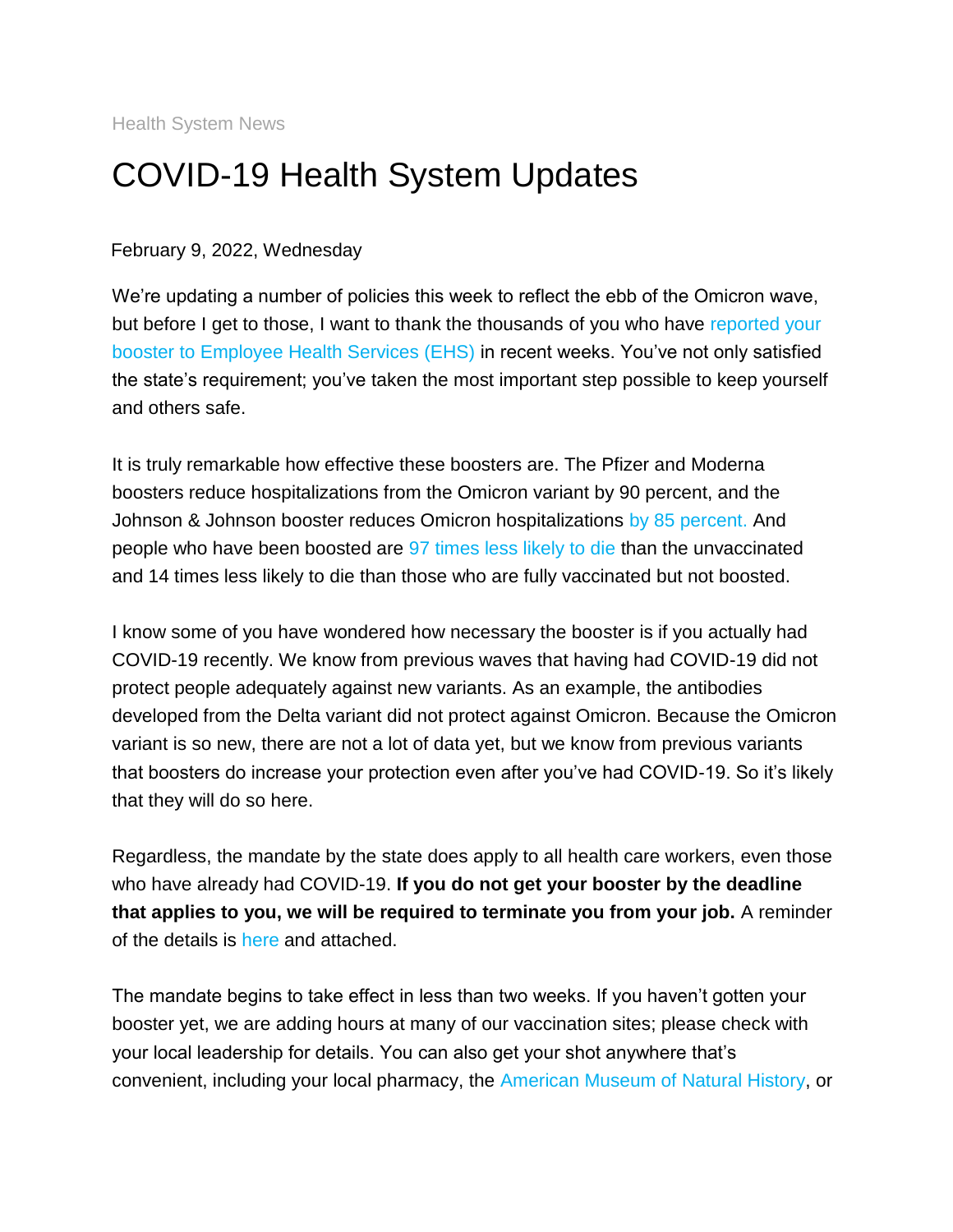any site listed on the [New York State,](https://s2.bl-1.com/h/dpwD8Lwp?url=https://covid19vaccine.health.ny.gov/) [New York City,](https://s2.bl-1.com/h/dpwD8QKr?url=https://vaccinefinder.nyc.gov/) [New Jersey,](https://s2.bl-1.com/h/dpwD8Wkt?url=https://covid19.nj.gov/pages/finder) or [Connecticut](https://s2.bl-1.com/h/dpwD9b6w?url=https://portal.ct.gov/vaccine-portal?language=en_US) websites. And remember, **you must report your booster to EHS even if you got it at Mount Sinai.**

As of this morning, we had 192 inpatients with COVID-19 across the system, 32 of whom were in critical care. The New York State seven-day average test positivity rates as of yesterday were 2.8 percent for New York City, 4.9 percent for Long Island, and 4.2 percent for the mid-Hudson region.

#### **In-Person Meetings Can Resume**

With the continuing decline in COVID-19 cases, we are adjusting our meetings policy. As of this coming Monday, February 14, the Mount Sinai Health System, including the Icahn School of Medicine at Mount Sinai, is allowing Mount Sinai employees to hold inperson meetings and events as long as participants adhere to the rules below. Virtual options should be made available when possible.

- Everyone in attendance must wear a mask for the entire duration of the meeting/event.
- Food and drinks are not permitted.
- Meetings held onsite should be limited to only Mount Sinai participants.
- Non-Mount Sinai attendees may attend virtually. Non-Mount Sinai speakers are permitted onsite if they are up to date on their COVID-19 vaccinations.
- Any meetings/events held offsite that are hosted by Mount Sinai need to follow the same rules as above.

Please note that auditoriums and other large spaces on campus are currently not available for meetings, because they are still reserved as eating spaces for staff.

## **Updated Rules for PPE Use**

Starting today, N95 respirators are no longer required—but still recommended—for all direct patient care. However, N95s and all other standard PPE are still required while performing aerosol-generating procedures and when caring for patients confirmed or suspected to have COVID-19.